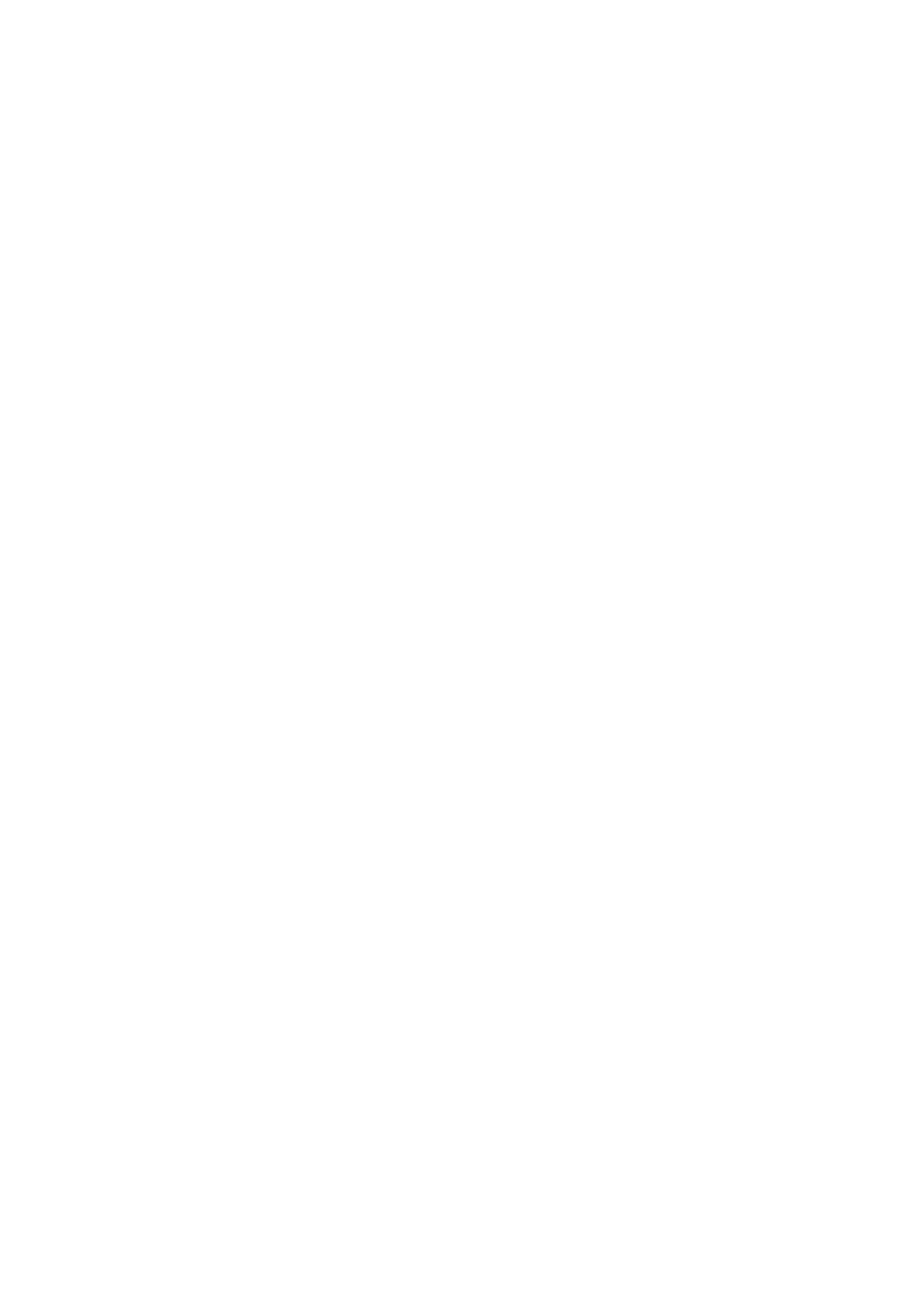# The Clifton Learner

At Clifton Primary School the curriculum is designed to promote "Success and Happiness for All": recognising children's prior learning; providing first hand learning experiences; allowing the children to develop communication and collaborative skills; building commitment and excellence and become creative, curious, confident learners.

Every child is recognised as a unique individual. We celebrate and welcome differences within our school community. The ability to learn is underpinned by the teaching of knowledge, skills, values and experiences.

We constantly provide enhancement opportunities to engage learning and believe that childhood should be a happy and investigative time in our lives where there are no limits to curiosity and there is a thirst for new experiences and knowledge.

## Our school values

'The Seven Cs of Clifton'. have been chosen to underpin everything we do as we endeavour to promote positive attitudes to learning which reflect these values and the skills that we believe are needed to promote responsibility for learning and future, life-long success.

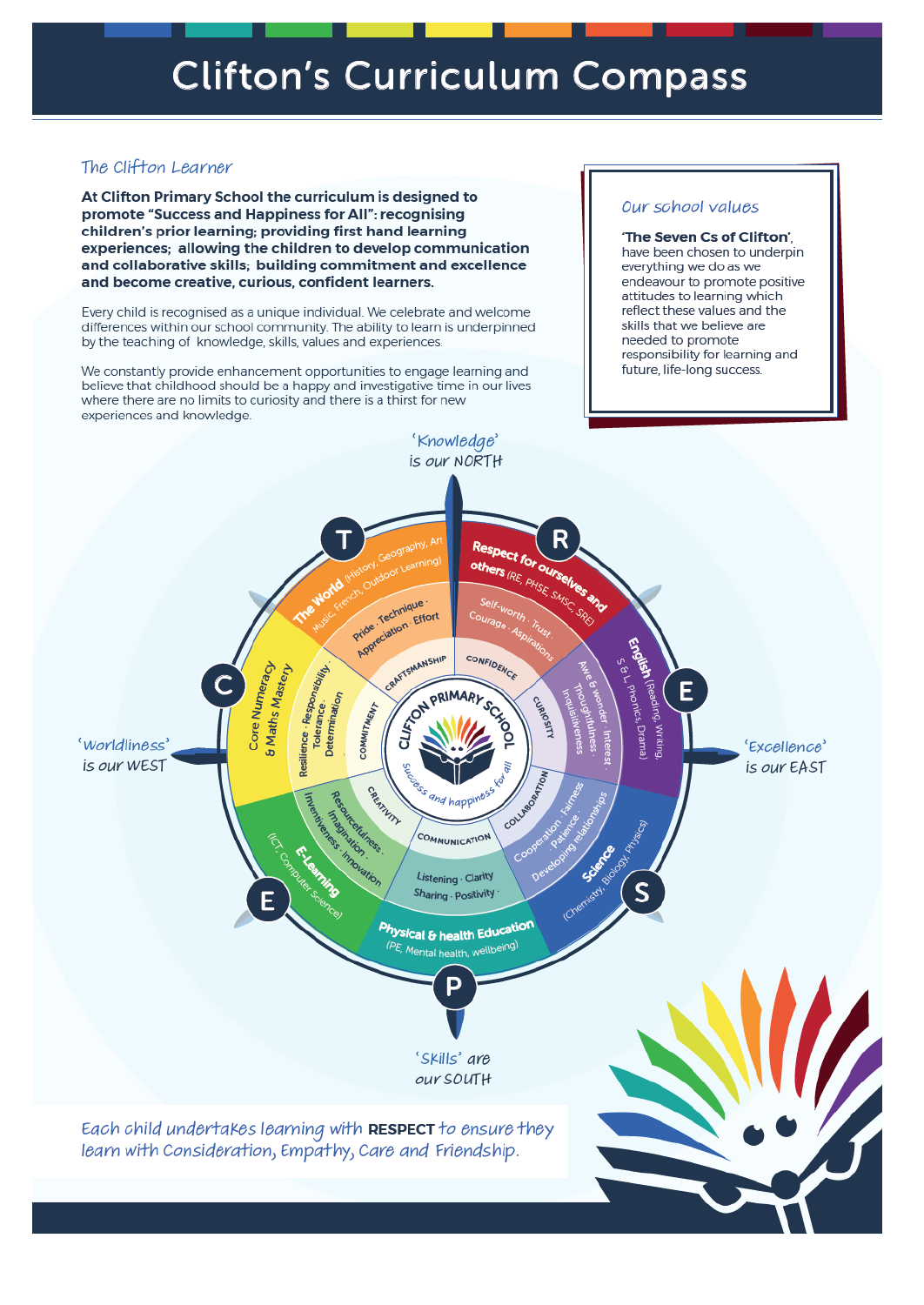# **Clifton's Curriculum Intent:**

At Clifton Primary School the curriculum is designed to promote "Success and Happiness for All": recognising children's prior learning; providing first hand learning experiences; allowing the children to develop communication and collaborative skills; building commitment and excellence and become creative, curious, confident learners.

Every child is recognised as a unique individual. We celebrate and welcome differences within our school community. The ability to learn is underpinned by the teaching of *knowledge, skills, worldliness and excellence (see below)*. We constantly provide enhancement opportunities to engage learning and believe that childhood should be a happy and investigative time in our lives where there are no limits to curiosity and there is a thirst for new experiences and knowledge. Our school values: 'The Seven Cs of Clifton', have been chosen to underpin everything we do as we endeavour to promote positive attitudes to learning which reflect these values and skills which we believe are needed to promote responsibility for

| 'RESPECT' areas of learning |                                  | Subject specific areas                                   |
|-----------------------------|----------------------------------|----------------------------------------------------------|
|                             | Respect for ourselves and others | RE, PHSE, SMSC, SRE                                      |
|                             | English                          | Reading, Writing, S & L, Phonics, Drama                  |
|                             | Science                          | Chemistry, Biology, Physics                              |
|                             | Physical and Health Education    | PE, Mental health and wellbeing                          |
|                             | E - learning                     | ICT, Computer Science                                    |
| - C                         | Core Numeracy and Maths Mastery  | Core Numeracy, Maths Mastery                             |
|                             | The World                        | History, Geography, Art, Music, French, Outdoor Learning |

learning and future, life-long success. Our whole curriculum is built on '**RESPECT**':

We believe learning is a journey and to keep our learning 'on course' we use the 'Clifton Curriculum Compass'. These four 'drivers' or points on the compass direct our overarching curriculum and everything within it:

#### 'Knowledge' is our NORTH

Children's acquisition of knowledge and vocabulary is developed rigorously and over time, in order for children to retain and use – research suggests that the knowledge and vocabulary children 'own' has a significant impact on their future life-chances.



#### 'Skills' are our SOUTH

As Guy Claxon and Bill Lucas stated in 'Education Ruby' (2014), *"Bluntly,* 

*you can teach the Tudors in a way that develops the habits of independence, imagination, empathy and debate; or you can teach them in a way that develops passivity, compliance, credulity and memorisation." (*p.76) Hence our values are 'The Seven 'Cs' of Clifton': *Communication; Collaboration; Confidence; Commitment; Creativity; Curiosity; Craftsmanship.*

#### 'Excellence' is our EAST

Our curriculum is underpinned by excellence. We have high expectations and aspirations for all of our children and, in doing so, we expect the highest quality of learning design and the highest quality of learning produced. These expectations are delivered and reinforced daily through adult modelling, peer learning and celebrating successes. 'Clif' our 'Hedgehog of Excellence' regularly visits classrooms to see success and high expectations 'in action'.

#### 'Worldliness' is our WEST

Experiential learning, be it our school's unique 'Outdoor Learning program', visits, visitors, working with the local community …are at the heart of our curriculum in order for our children: to develop their thirst for new learning and experiences; to experience 'awe and wonder' , and to widen their own personal 'cultural capital'. We want children to enhance their knowledge and experiences of the world and their place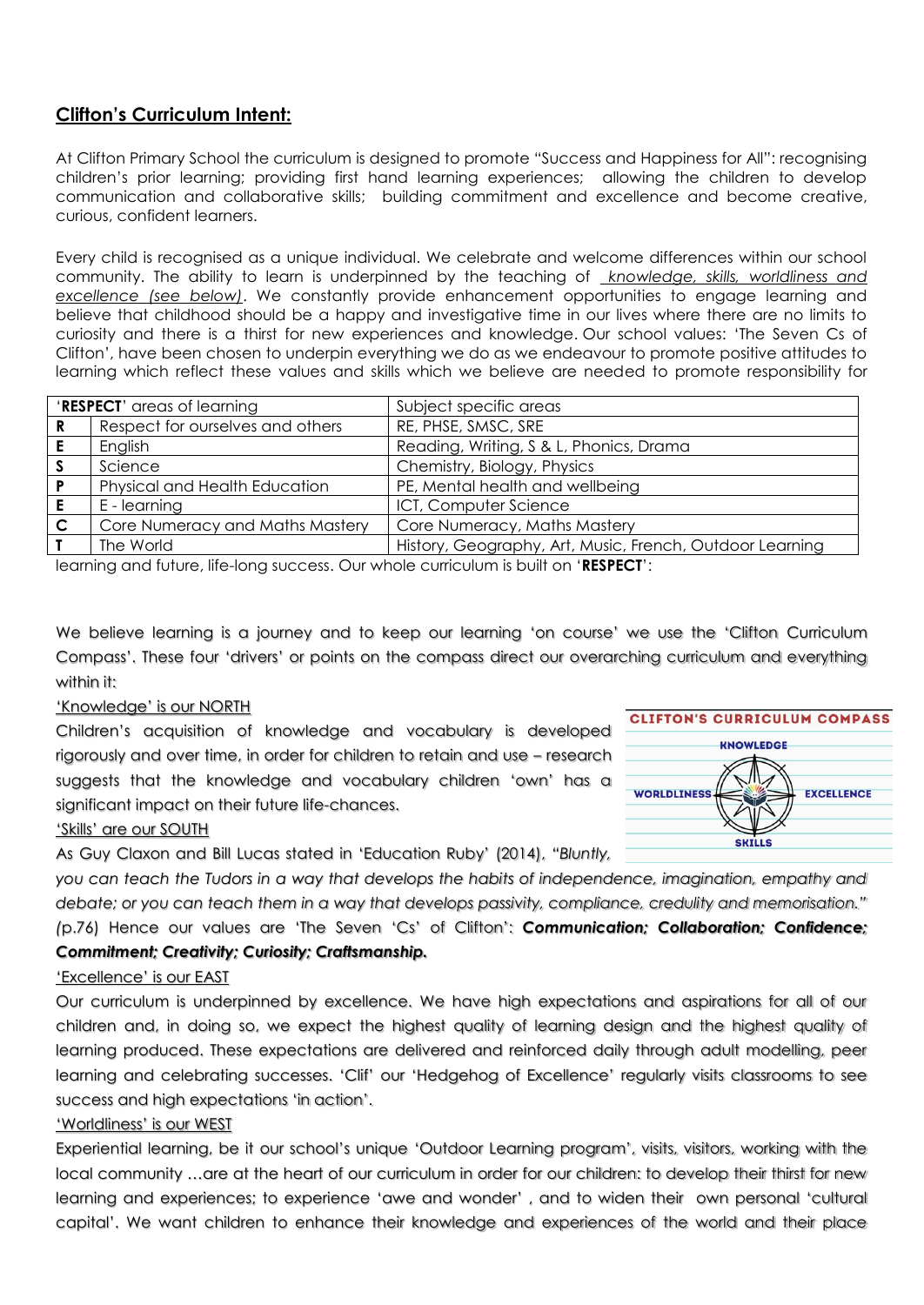within it and how they can all contribute as valuable and respectful 21st century citizens. The children of today are the adults of tomorrow. The children of our school are our future.

# **Philosophy of our History teaching:**

History teaching at Clifton Primary School aims to stimulate the children's interest and inspire them to understand the History of Britain and the wider world, including the lives of significant historical figures and cultures from the past. We teach children a sense of chronology, which is built upon each year, and through this they develop a feeling of identity and a cultural understanding based on their historical heritage. In this way they learn to value their own and other people's cultures in modern, multicultural Britain and by considering how people lived in the past, they are better equipped to make their own life choices today. Our History is discovered through investigation, critical thinking and questioning that enables children to develop the skills of enquiry, analysis, interpretation and problem-solving. Through engaging teaching and supportive resources, we encourage curiosity and discovery, which enables children to understand how events in the past have influenced our lives today. We also enhance the children's historical understanding through engaging and informative trips, which are closely linked to our historically rich local area.

# **Aims:**

The aims of teaching history in our school are:

- To inspire pupils' curiosity to discover more about the past and to develop an understanding that enables them to enjoy all that history has to offer;
- To enable children to know about significant events in British history and to appreciate how things have changed over time;
- To study the lives of significant historical figures and how they have influenced Britain and the wider world through their achievements
- To develop a sense of chronology;
- To understand how Britain is part of a wider European culture and to study some aspects of European history;
- To have some knowledge and understanding of historical development in the wider world;
- To help children understand society and their place within it, so that they develop a sense of their cultural heritage;
- Use local history to make connections between and understand regional, national and international History;
- To develop in children the skills of enquiry, investigation, analysis, evaluation, debate, interpretation, problem solving and presentation;
- To foster high expectations in children's ability to apply their English and Maths skills and explore purposeful cross curricular links; particularly through their own structured accounts, including written narratives and analyses;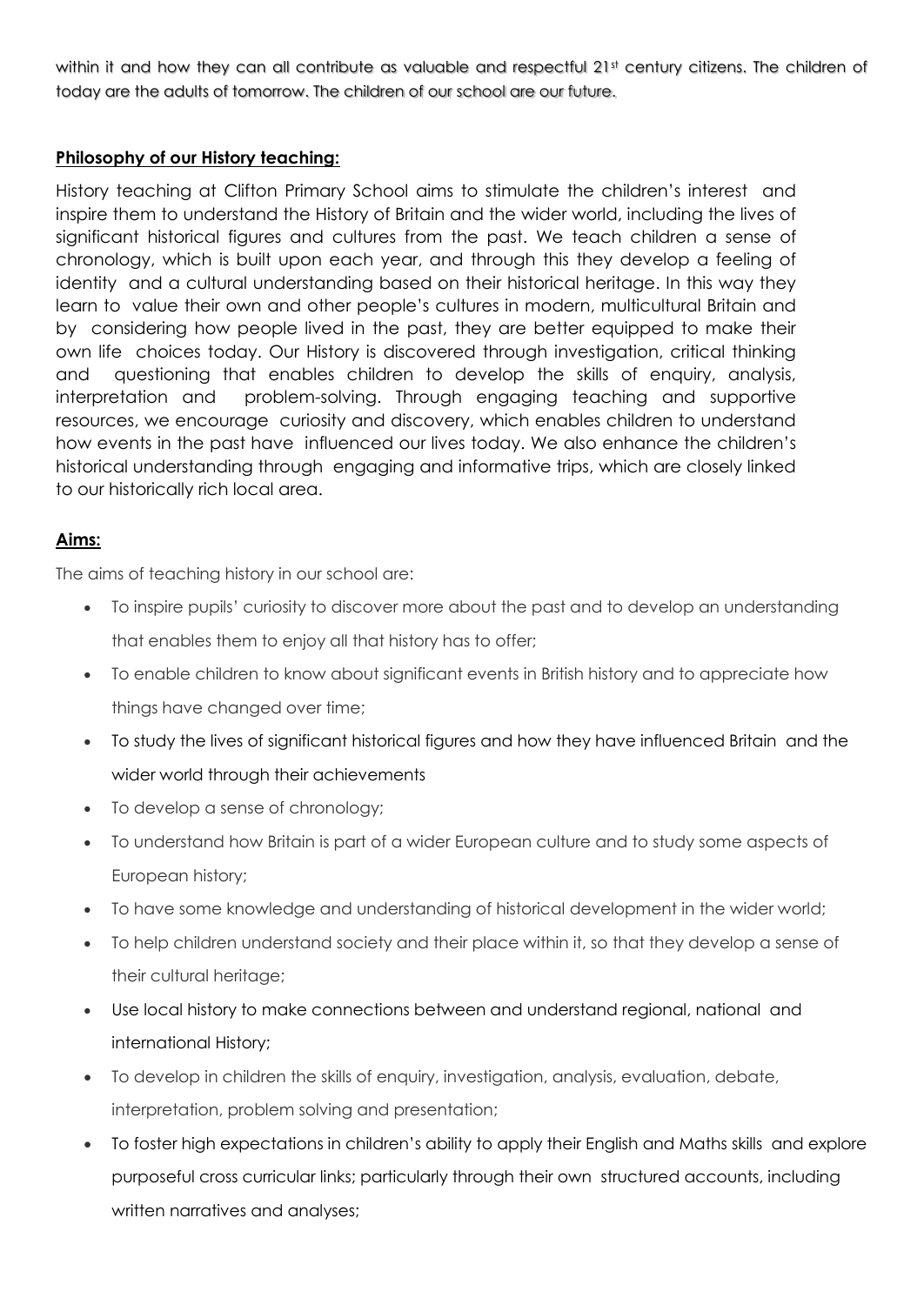Through the teaching of History, teachers will look to encourage pupils' Spiritual, Moral, Social and Cultural development as well as promoting British values and the 'Seven Cs of Clifton' School Values and Learning Values.

### **Curriculum Outline:**

#### **Foundation Stage**

In the Foundation Stage, the learning and development of History is taught through the activities and experiences provided in the *understanding of the world* area of learning from the early years foundation stage framework. The knowledge, skills and understanding which children should have gained by the end of the Foundation Stage are laid out in the early learning goals. These experiences and skills prepare the children for work in Y1 onwards.

# **Key Stage 1 and 2**

The framework for Clifton's History curriculum is drawn from the programmes of study for Key Stages 1 and 2 of the national curriculum. Clifton's long term planning lays out when different units of work will be taught across the year (these run in two year cycles because of our mixed age classes); these have been developed to support purposeful cross curricular links. A detailed progression map for how knowledge and skills in History are developed at Clifton supports planning and ongoing assessment.

Our complete curriculum can be found at: [http://www.clifton.cumbria.sch.uk/our-clifton](http://www.clifton.cumbria.sch.uk/our-clifton-curriculum/)[curriculum/](http://www.clifton.cumbria.sch.uk/our-clifton-curriculum/)

#### **Assessment, Recording and Reporting**

We assess the children's work in History through observation, questioning, discussion, cumulative low-stakes quizzing, and evaluating children's work. Teachers monitor progress made by children against the learning within and across their lessons. Our curriculum has been devised so that it is accessible for all with adaptations made to planning to meet the needs and abilities of all learners, including more able pupils.

In History, teachers assess the children's attainment against age related expectations in line with the school's criteria. Parents/carers receive information about this in parents' meetings and end of year reports.

#### **Resources:**

At Clifton Primary School, a variety of History resources are used across the school.

∙ We are proud to use our local area as a resource for many historical visits that take place throughout the year and across the Key Stages.

∙ Within individual classes, many non-fiction and fiction books are available, linked to each History topic as well as the use of the Cumbria Library Service 'book box' scheme.

∙ Replica artefacts can also be found within our classrooms.

Timelines can be found in each classroom that are referred to and added to as each year progresses. Prior learning can easily be retrieved by the use of visual and written aides that are